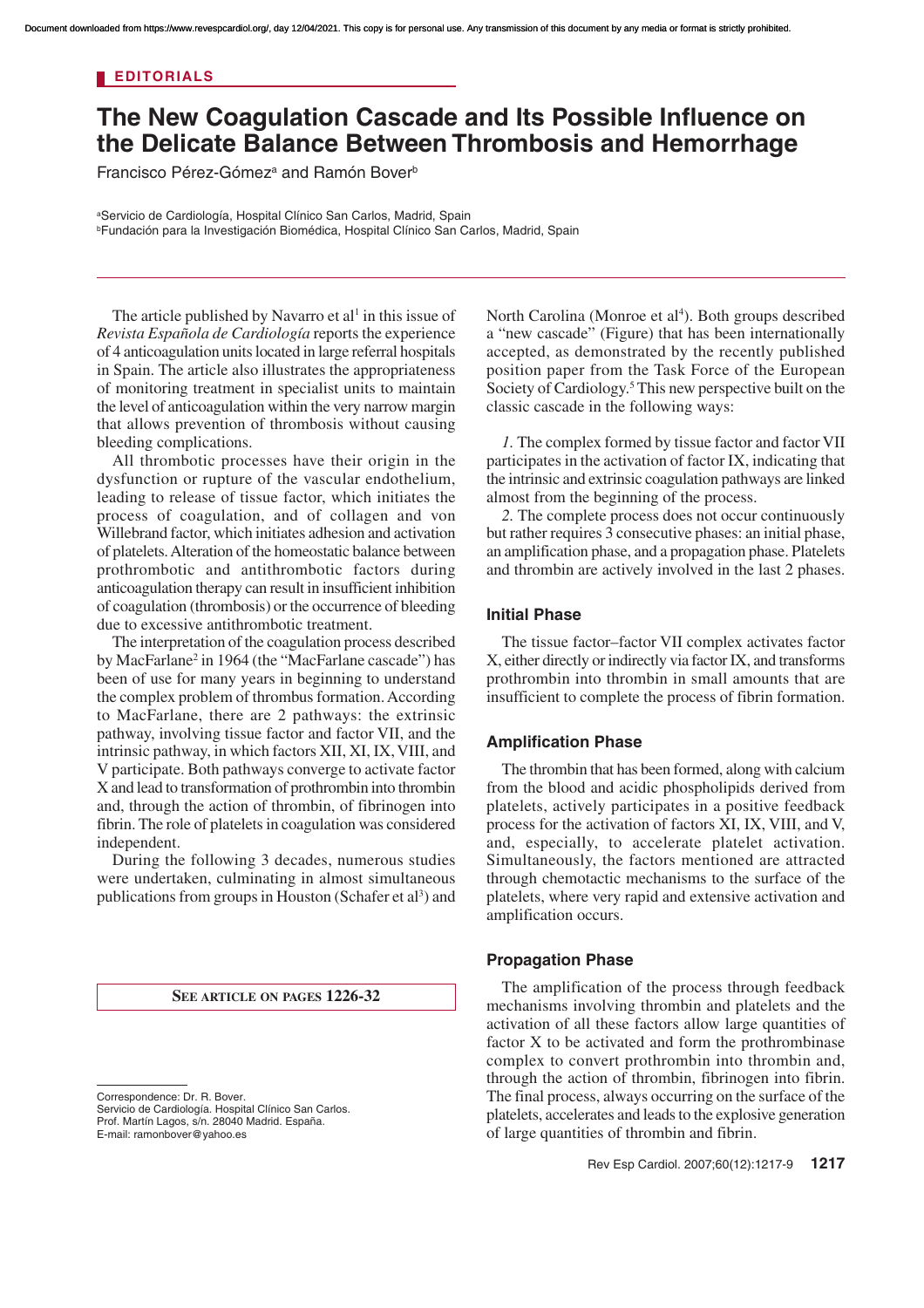Pérez-Gómez F et al. The New Coagulation Cascade and Its Possible Influence on the Delicate Balance Between Thrombosis and Hemorrhage



**Figure.** Phases of coagulation according to the new cascade. a indicates activated (Roman numerals represent the coagulation factors); APL, acidic phospholipids; Ca<sup>2+</sup>, calcium; TF, tissue factor.

### **The Role of Platelets**

Activation of platelets alters the permeability of the membrane and allows entry of calcium and release of chemotactic substances that attract coagulation factors to the surface. At the same time, factor V and acidic phospholipids are released, providing the necessary complement for the coagulation process.

Research into counteracting the tendency toward thrombosis has focused on inhibiting the factors involved in the cascade (tissue factor, factor X, prothrombin, or thrombin) or counteracting the action of other important factors such as factor VIII. Research into inhibiting the tissue factor–factor VII complex is still ongoing but has not yielded results that can be applied in clinical settings. Phase II/III trials of factor X and thrombin inhibition are more promising, although recent trials of a thrombin inhibitor (ximegalatran) were suspended due to hepatic toxicity.<sup>6</sup> Factor VIII, although not part of the main pathway of the cascade, is a very important factor and its inhibition with the different forms of heparin has been, and continues to be, used successfully due to its ease of monitoring and very low risk of bleeding complications. However, its use is limited by the requirement for parenteral administration and the inadequate antithrombotic effect in certain situations.

Inhibition of prothrombin with anti-vitamin K drugs (warfarin, acenocoumarol) is the most widely used treatment for the chronic prevention of thrombosis, as reported by Navarro et al.<sup>1</sup> Their study, undertaken by specialist units with extensive experience in monitoring anticoagulant therapy, illustrates the common difficulty associated with maintaining a level of anticoagulation that prevents thrombotic events. It also illustrates how excessive inhibition of a single factor in the cascade (prothrombin) puts patients at risk for severe or fatal

hemorrhage. The use in Spain of acenocoumarol (Sintrom®) represents an added difficulty due to the dosage inadequacy of the commercially available drug, which does not allow patients to take the same dose every day.

The new coagulation cascade presents fibrin formation as the result of 2 complementary processes: coagulation (represented by thrombin) and platelet activation. Strong and combined inhibition of both processes necessarily leads to severe bleeding, as was soon documented in international studies.<sup>7</sup> However, the combination of pharmacologic inhibitors of both processes at doses corresponding to the lower level of the therapeutic range can achieve an effective antithrombotic effect without risk of bleeding complications. The clinical trials undertaken by the Working Group on Thrombosis of the Spanish Society of Cardiology into moderate inhibition of prothrombin and platelet activity are an example of the clinical application of the new cascade $8-10$  and may represent a starting point for studies aimed at determining the ideal combination and dose of the 2 drugs to achieve the desired balance between prevention of thrombosis and development of bleeding complications.<sup>11</sup>

The study by Navarro et al<sup>1</sup> yielded interesting data regarding the increased use of anticoagulation therapy compared with the results of previous studies.<sup>12</sup> The percentage of follow-ups in which the international normalized ratio (INR) was within the intended range indicates a good level of control, similar to that seen in other countries.<sup>13</sup> However, it should be noted that the selected range of anticoagulation was very wide (INR between 2.0 and 4.0) and is not recommended according to the guidelines of the Spanish Society of Cardiology or international guidelines.<sup>14,15</sup> In most situations, the guidelines recommend INR values of between 2.0 and 3.0, except in patients with metallic prostheses, in whom